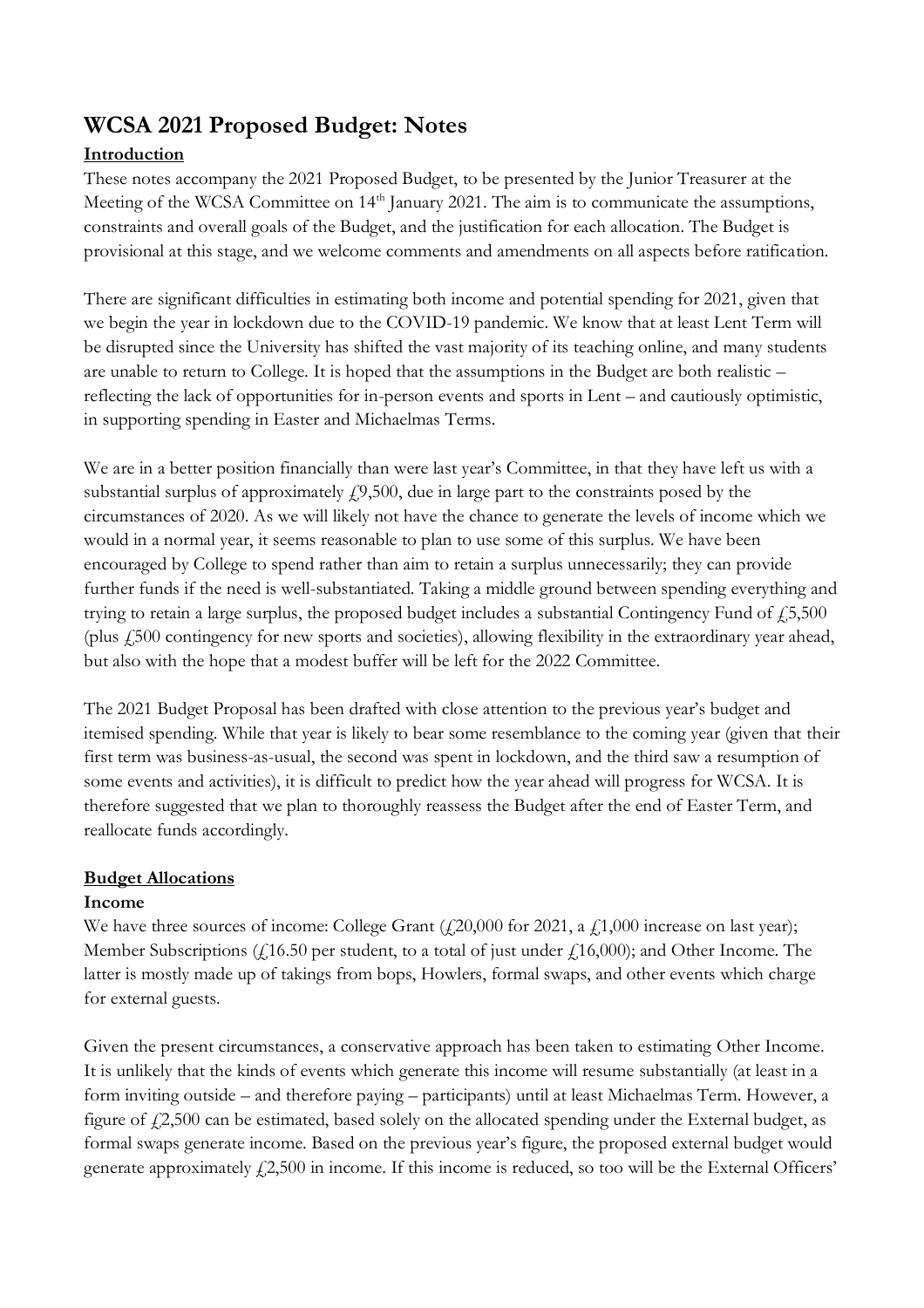spending. We can therefore safely estimate this income without any reduction adversely affecting the rest of our budget. Other (Cash) Income has been estimated at £400 to include 2x Green Society plant sales, which are likely to still be able to take place, and income of which is estimated from past sales. Any further income is likely to be generated later in the year, and would likely leave a small surplus for the succeeding WCSA committee.

Finally, we have a surplus of approximately  $\ell$ 9,500 left from the previous year. The exact sum is to be confirmed. The estimated total available for spending in 2021 is therefore just over  $\dot{\gamma}$  48,300.

#### **Sports and Societies**

The Junior Treasurer and Sports and Societies Officer allocated the Sports and Societies budgets at a meeting on  $6<sup>th</sup>$  January 2021. The final total for this area was just over  $\ell$ 12,000, an increase of 20% on last year's Sports and Societies budget of £10,000, but a lower proportion of the total proposed spending (c. 25% this year vs. 31% allocated in 2020). Total spending on Sports and Societies in 2020 was just under  $f(8,000)$ , due to the considerable constraints on activities for both Easter and Michaelmas Terms. We have allocated funds with the Lent Term 2021 lockdown in mind, but with optimism about at least a partial resumption of sport and society activity in following terms.

In November, the Sports and Societies Officer sent out a request for Presidents of registered WCSA Sports Clubs and Societies to submit their 2020 accounts and propose itemised budgets for 2021. The total of these proposals was in the region of  $f$ 16,500. We considered these requests in detail and agreed figures for each club or society. Four new clubs were proposed this year: a Boxing/MMA Club; an Irish Society (sport and culture); Howling Rhymes, a poetry society; and a Snooker Club. Where funds for the purchase of new equipment have been requested (for old and new clubs, but particularly for those newly formed), we intend to send out budget allocations with instructions not to make these purchases until it is clear that those sports and activities can take place. Following recommendations from the previous WCSA Committee, we have also instated an annual cap of  $\ell$  200 spending on socials per club or society, with a  $f10$  contribution limit per head. This will be subject to a further rule that socials should benefit at least 5 members, to avoid the £200 being spent on e.g. frequent social activities for a small number of members. This number has been set relatively low so that smaller societies may still run social events, but we welcome input on this limit. We also expect clubs and societies to stay close to their original itemised budgets, and to seek approval for significant changes in spending from their total allocation. For example, if a sports club is unable to spend as planned on pitch bookings, and wishes to spend that allocation on equipment purchases, we ask that they seek WCSA approval first.

A £500 contingency fund was allocated within the Sports and Societies Budget, to allow for funding any new clubs or societies forming over the course of the year, and for those that did not submit a request or require further funds during the year.

#### **WCSA Other Expenditure**

After the allocation of approximately  $f(12,100)$  to Sports and Societies,  $f(36,200)$  remained to be allocated to other areas of WCSA activity. The most expensive of these are Entertainment, the Howler, Subscriptions, Welfare, External, Music License, and Freshers' Week.